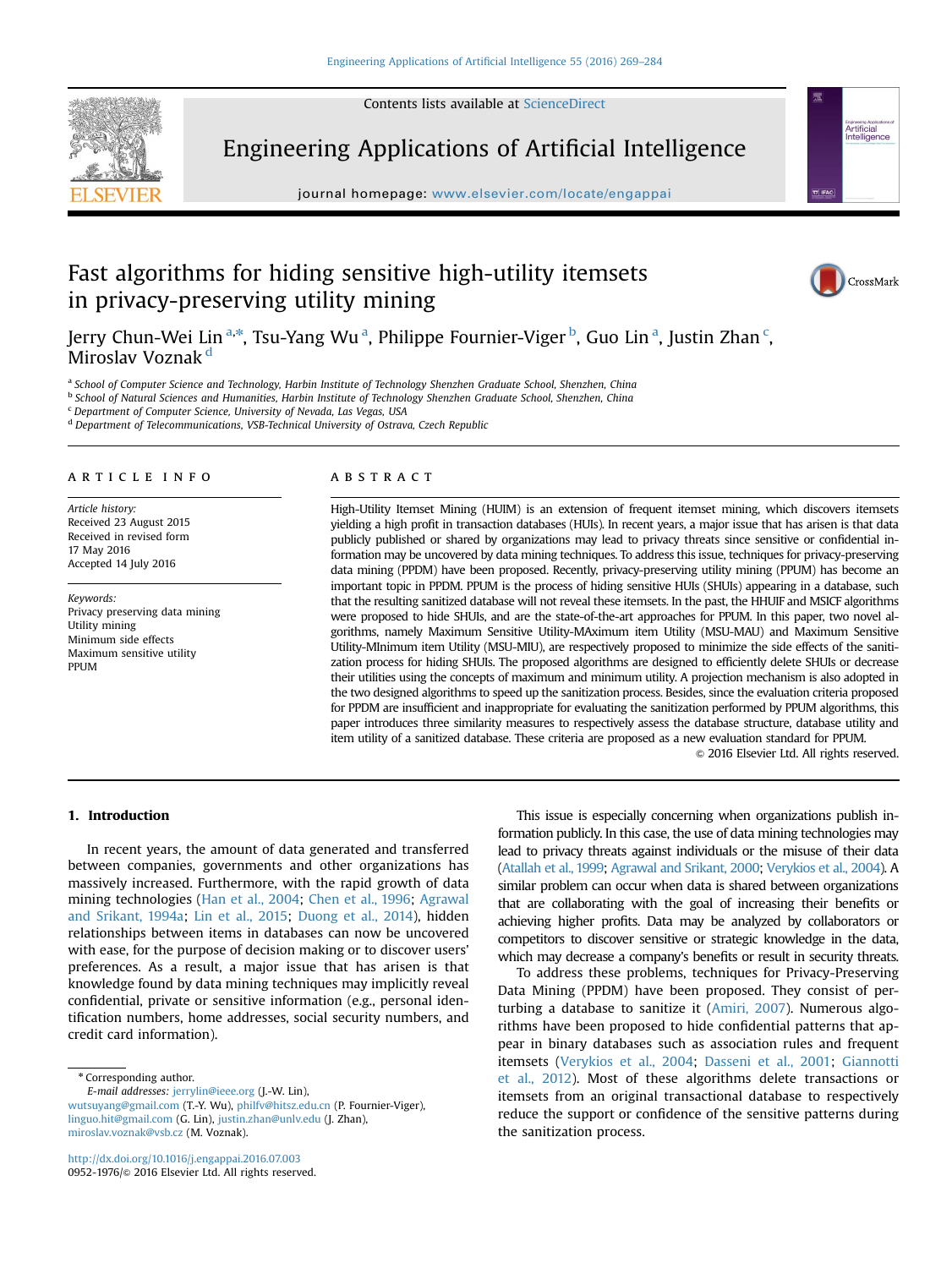Bertino et al. first proposed a framework to evaluate the performance of sanitizing algorithms in PPDM (Bertino et al., 2005). Fayyad et al. published a systematic introduction to data mining, while drawing attention to the problem of privacy (Fayyad et al., 1996). Lindell and Pinkas (2000) designed a protocol focusing on the decision tree learning with the popular ID3 algorithm to address the issue of PPDM. Verykios et al. presented three strategies and five algorithms to hide sets of association rules in transaction databases (Verykios et al., 2004). Lin et al. presented the PSObased algorithm to sanitize the database in PPDM (Lin et al., 2016).

Recently, High-Utility Itemset Mining (HUIM) has emerged as a critical data mining task. It allows to reveal itemsets yielding a high profit in transactions databases. For this reason, HUIM is more practical than frequent itemset mining for retailers in real-life situations (Chan et al., 2003; Yao and Hamilton, 2006). HUIM considers both the unit profits of items and their quantities in transactions.

Given the aforementioned considerations of PPDM, Privacy-Preserving Utility Mining (PPUM) has become an important topic in recent years. But few studies have addressed the issue of PPUM. Moreover, most of them hide sensitive high-utility itemsets (SHUIs) by reducing the quality of the database or by deleting transactions. A SHUI is a high-utility itemset that is viewed as confidential or sensitive and needs to be hidden before a database is published or shared. Yeh and Hsu (2010) first proposed the Hiding High Utility Itemset First (HHUIF) algorithm and the Maximum Sensitive Itemsets Conflict First (MSICF) algorithms to hide SHUIs. The HHUIF algorithm sanitizes a database with respect to a sensitive itemset by identifying its item having the maximal utility, and deleting that item or decreasing its quantity in transactions. The MSICF algorithm adopts a similar approach but considers the item with the maximal occurrence frequency for deletion. Lin et al. presented a genetic algorithm based approach for hiding SHUIs through transaction insertion (Lin et al., 2014b). Yun et al. proposed the Fast Perturbation algorithm Using a Tree structure and Tables (FPUTT) algorithm (Yun and Kim, 2015) to speed up the sanitization process using a tree structure and its associated index table. The above studies have utilized criteria from PPDM to assess the performance of the developed sanitization algorithms. As it will be explained, these criteria are insufficient for evaluating the performance for PPUM.

In this paper, two algorithms, namely Maximum Sensitive Utility-MAximum item Utility (MSU-MAU) and Maximum Sensitive Utility-MInimum item Utility (MSU-MIU) are proposed to efficiently hide SHUIs. Since the criteria used in PPDM (Bertino et al., 2005) to evaluate the performance of sanitization algorithms are unsuitable for PPUM, three novel similarity measures are also proposed in this



Fig. 1. Relationship between itemsets before and after the PPDM process.

paper to assess the effectiveness and efficiency of the proposed algorithms. The major contributions of this paper are threefold:

- 1. Two algorithms named MSU-MAU and MSU-MIU are developed to efficiently hide sensitive high-utility itemsets (SHUIs) by considering the utility measure in PPUM, and ensure a lower missing cost and higher database integrity.
- 2. The designed algorithms only perform decrease or delete operations to modify quantities of items in a database. Thus, the algorithms do not introduce an artificial cost.
- 3. In addition to the traditional evaluation criterion of PPDM, this paper introduces three similarity measures named Database-Structure Similarity (DSS), Database-Utility Similarity (DUS), and Itemsets-Utility Similarity (IUS) to better evaluate the effectiveness and efficiency of the sanitization algorithms for PPUM.

The rest of this paper is organized as follows. Related work is described in Section 2. Preliminaries and problem statement are stated in Section 3. The developed sanitization algorithms are presented in Section 4. Results from an extensive experimental evaluation are reported in Section 5. Finally, a conclusion is drawn and future work is discussed in Section 6.



Fig. 2. The set of sensitive itemsets that the PPDM process failed to hide.



Fig. 3. The missing cost resulting from the sanitization process.